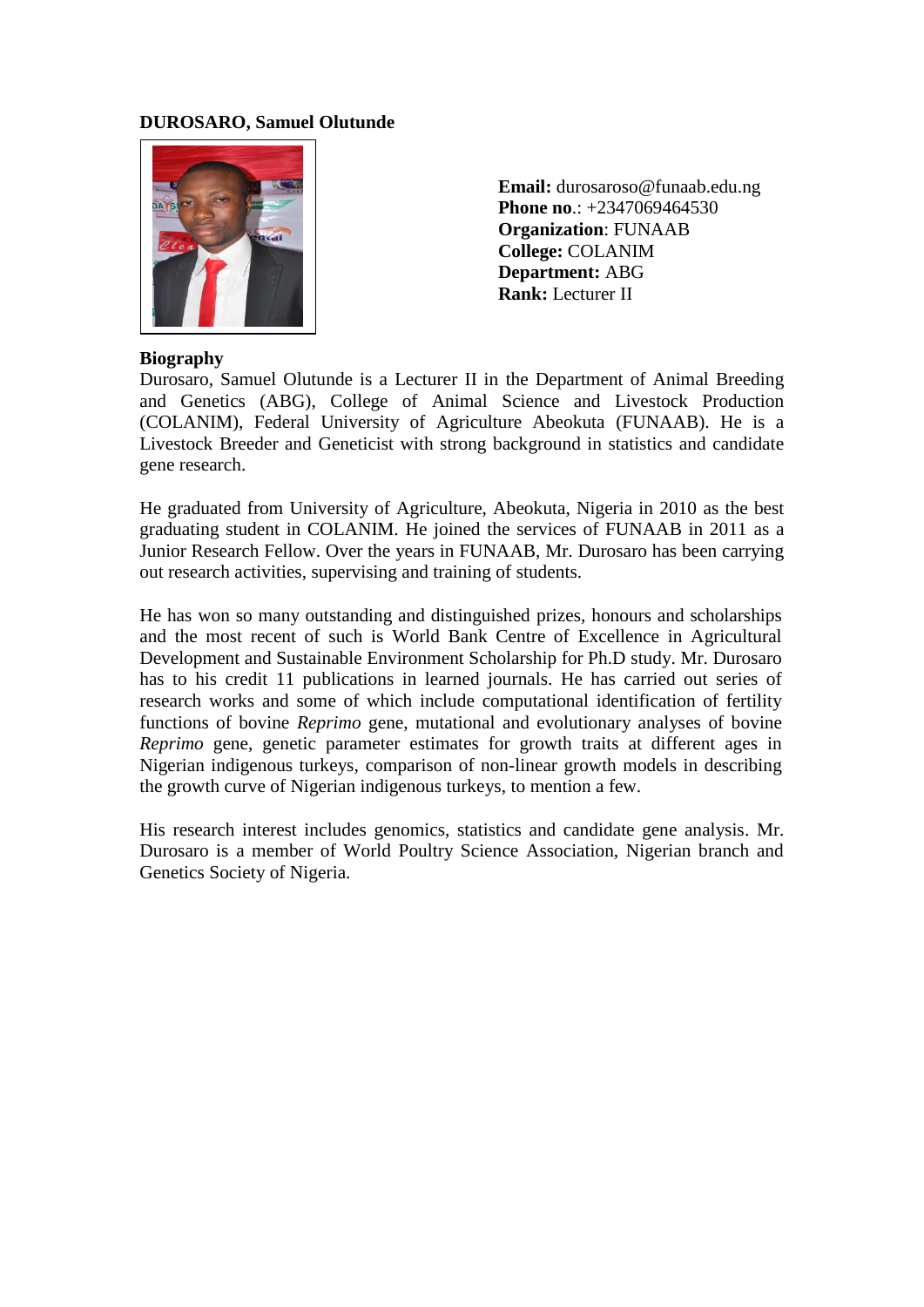# **CURRICULUM VITAE OF DUROSARO, SAMUEL OLUTUNDE**

# **01. PERSONAL DATA**

| (i)     | Name in Full:                    | DUROSARO, Samuel Olutunde         |  |  |  |  |
|---------|----------------------------------|-----------------------------------|--|--|--|--|
| (ii)    | Date of Birth:                   | March 6, 1986                     |  |  |  |  |
| (iii)   | Place of Birth:                  | <b>Ibadan</b>                     |  |  |  |  |
| (iv)    | Age:                             | 32 Years                          |  |  |  |  |
| (v)     | Sex:                             | Male                              |  |  |  |  |
| (vi)    | <b>Marital Status:</b>           | Married                           |  |  |  |  |
| (vii)   | Nationality:                     | Nigerian                          |  |  |  |  |
|         | (viii) Town and State of Origin: | Ibadan/Oyo State                  |  |  |  |  |
| (ix)    | <b>Contact Address:</b>          | Department of Animal Breeding and |  |  |  |  |
|         | Genetics,                        | University<br>Federal<br>of       |  |  |  |  |
|         | Agriculture, Abeokuta            |                                   |  |  |  |  |
| (x)     | Phone Number:                    | $+2347069464530$                  |  |  |  |  |
| $(x_i)$ | Email Address:                   | durosaroolutunde@yahoo.com        |  |  |  |  |

## **02. EDUCATIONAL BACKGROUND**

# **(i) Educational Institutions Attended With Dates**

|                                                          | 1. Federal University of Agriculture, Abeokuta |           | October 2014 till date |                  |  |  |  |
|----------------------------------------------------------|------------------------------------------------|-----------|------------------------|------------------|--|--|--|
|                                                          | 2. Federal University of Agriculture, Abeokuta |           | October 2011 - July    |                  |  |  |  |
|                                                          | 2013                                           |           |                        |                  |  |  |  |
|                                                          | 3. University of Agriculture, Abeokuta         |           | May 2004 - April       |                  |  |  |  |
|                                                          | 2010                                           |           |                        |                  |  |  |  |
|                                                          | 4. Lagelu Grammar School, Ibadan               | September |                        | 1996             |  |  |  |
|                                                          | <b>July 2002</b>                               |           |                        |                  |  |  |  |
|                                                          | 5. IMG School II, Elekuro S4, Ibadan           | September |                        | 1990             |  |  |  |
|                                                          | <b>July 1996</b>                               |           |                        |                  |  |  |  |
| (ii) Academic and Professional Qualifications With Dates |                                                |           |                        |                  |  |  |  |
|                                                          | 1. M. Agric. (Animal Breeding and Genetics)    |           |                        | <b>July 2013</b> |  |  |  |

2. B. Agric. (**First Class Honours**) April 2010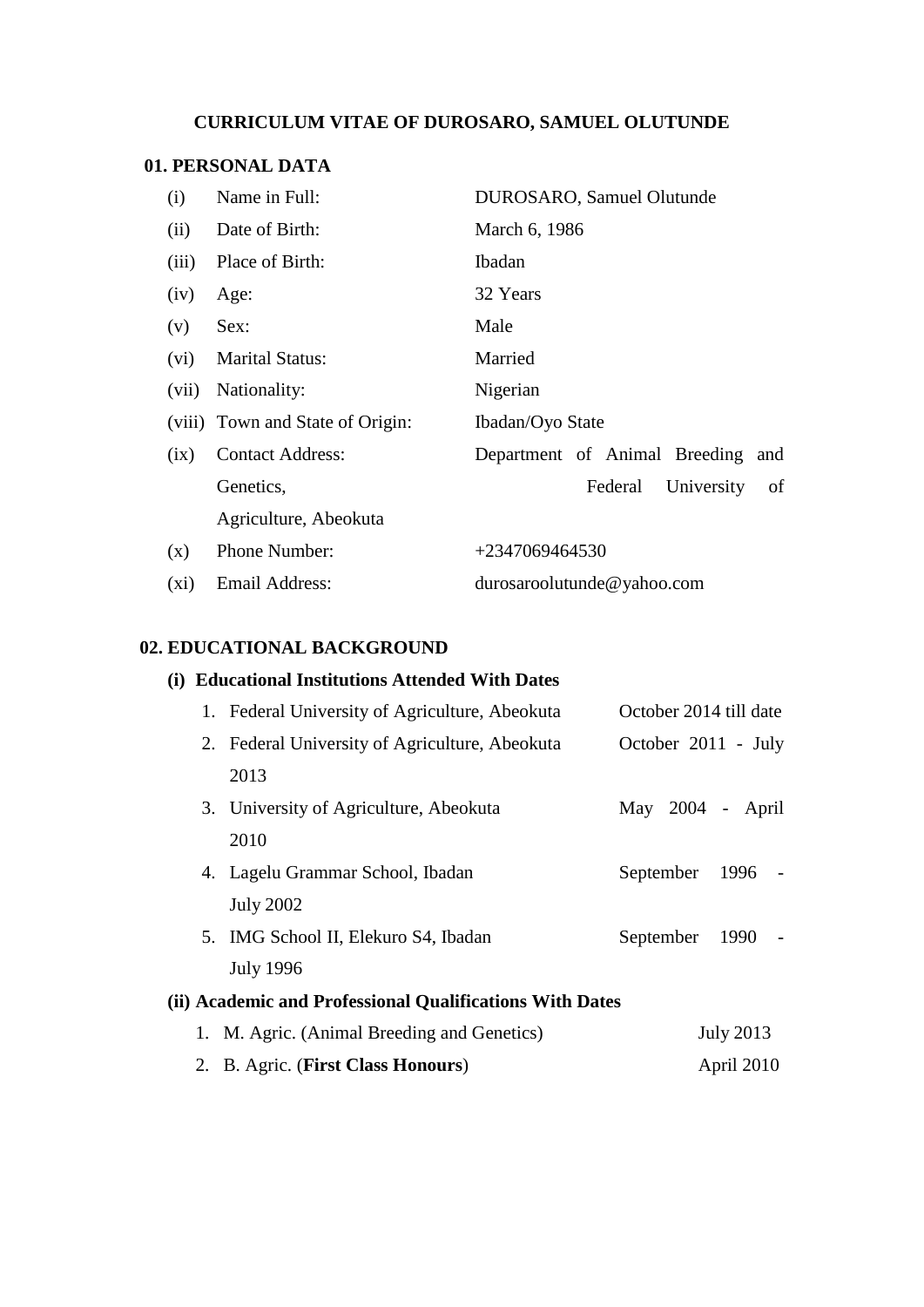#### **(iii)Prizes, Honours, Scholarships, National and International Recognition**

- 1. Senate annual prize for best graduating student in the College of Animal Science and Livestock Production, Federal University of Agriculture, Abeokuta. 2008/2009 Academic Session.
- 2. Senate annual prize for First Class Honours graduating student, Federal University of Agriculture, Abeokuta. 2008/2009 Academic Session.
- 3. Ogun State Printing Corporation prize for the best graduating student in the College of Animal Science and Livestock Production, Federal University of Agriculture, Abeokuta. 2008/2009 Academic Session.
- 4. World Bank Centre of Excellence in Agricultural Development and Sustainable Environment Scholarship for Ph.D. study, Federal University of Agriculture, Abeokuta. Scholarship letter dated October 13, 2014.

#### **03. WORK EXPERIENCE**

### **University Teaching**

- 1. Junior Research Fellow, Department of Animal Breeding and Genetics, Federal University of Agriculture, Abeokuta. August 23, 2011 to February 10, 2014.
- 2. Assistant Lecturer, Department of Animal Breeding and Genetics, Federal University of Agriculture, Abeokuta. February 10, 2014 till date.

| <b>Course Code</b>                        | <b>Course Title</b> |                        | Unit                      | <b>Number of Students</b>  | <b>Number of Lecturers</b> |                            |
|-------------------------------------------|---------------------|------------------------|---------------------------|----------------------------|----------------------------|----------------------------|
| AGS 597<br>Seminar I                      |                     | $\mathbf{1}$           | 59                        | 12                         |                            |                            |
| AGS 598                                   | Seminar II          |                        | $\mathbf{1}$              | 59                         | 12                         |                            |
| 2012/2013 Academic Session                |                     |                        |                           |                            |                            |                            |
| <b>Course Code</b>                        | <b>Course Title</b> |                        |                           | Unit                       | <b>Number of Students</b>  | <b>Number of Lecturers</b> |
| AGS 597<br>Seminar I                      |                     | 1                      | 61                        | 11                         |                            |                            |
| Seminar II<br>AGS 598                     |                     | $\mathbf{1}$           | 61                        | 11                         |                            |                            |
| 2013/2014 Academic Session                |                     |                        |                           |                            |                            |                            |
| <b>Course Code</b><br><b>Course Title</b> |                     | Unit                   | <b>Number of Students</b> | <b>Number of Lecturers</b> |                            |                            |
| AGS 597                                   | Seminar I           |                        | $\mathbf{1}$              | 77                         | 11                         |                            |
| Seminar II<br><b>AGS 598</b>              |                     | 1                      | 77                        | 11                         |                            |                            |
| <b>AGP 599</b>                            | Project             |                        | 4                         | $\overline{2}$             | 1                          |                            |
| <b>PBS 302</b>                            | <b>Basic</b>        | Plant                  | and                       | 3                          | 1650                       | 4                          |
|                                           |                     | <b>Animal Genetics</b> |                           |                            |                            |                            |

#### **2011/2012 Academic Session**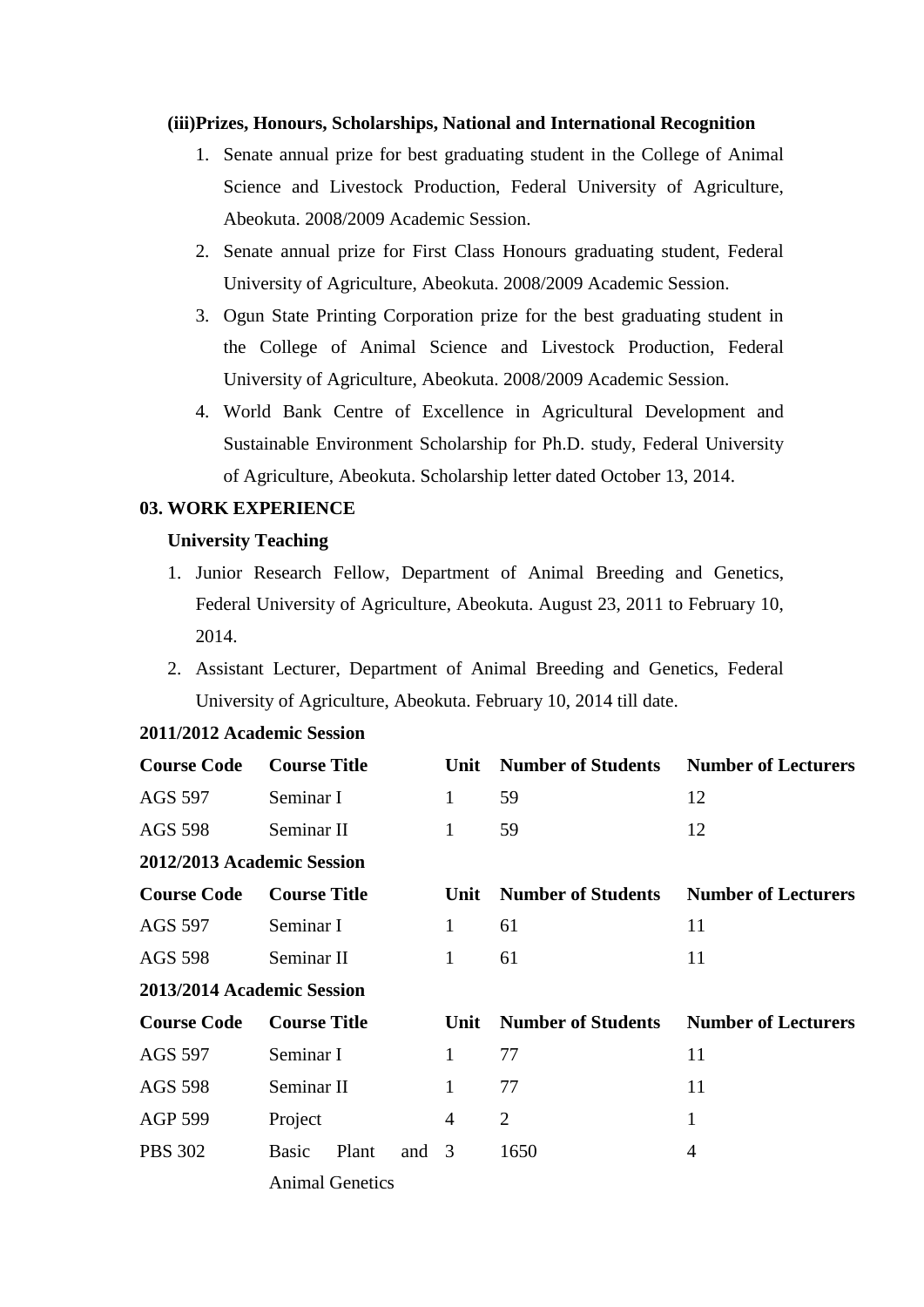| <b>Course Code</b>                        | <b>Course Title</b>              | Unit           | <b>Number of Students</b>                     | <b>Number of Lecturers</b> |
|-------------------------------------------|----------------------------------|----------------|-----------------------------------------------|----------------------------|
| <b>AGS 597</b>                            | Seminar I                        |                | 84                                            | 11                         |
| <b>AGS 598</b>                            | Seminar II                       | 1              | 84                                            | 11                         |
| <b>AGP 599</b>                            | Project                          | $\overline{4}$ | $\overline{4}$                                | $\mathbf{1}$               |
| <b>PBS 302</b>                            | <b>Basic</b><br>Plant<br>and     | $\overline{3}$ | 1700                                          | $\overline{4}$             |
|                                           | <b>Animal Genetics</b>           |                |                                               |                            |
| <b>APH 202</b>                            | Introduction<br>to $3$           |                | 3000                                          | 5                          |
|                                           | <b>Animal Agriculture</b>        |                |                                               |                            |
| 2015/2016 Academic Session                |                                  |                |                                               |                            |
| <b>Course Code</b><br><b>Course Title</b> |                                  | Unit           | <b>Number of Students</b>                     | <b>Number of Lecturers</b> |
| AGS 597                                   | Seminar I                        | $\mathbf{1}$   | 89                                            | 11                         |
| <b>AGS 598</b>                            | Seminar II                       | $\mathbf{1}$   | 89                                            | 11                         |
| <b>AGP 599</b>                            | Project                          | $\overline{4}$ | 10                                            | $\mathbf{1}$               |
| <b>PBS 302</b>                            | <b>Basic</b><br>Plant<br>and $3$ |                | 1779                                          | $\overline{4}$             |
|                                           | <b>Animal Genetics</b>           |                |                                               |                            |
| <b>ABG 500</b>                            | Applied<br>Animal 3              |                | 515                                           | $\overline{2}$             |
|                                           | <b>Breeding</b><br>and           |                |                                               |                            |
|                                           | Genetics                         |                |                                               |                            |
| 2016/2017 Academic Session                |                                  |                |                                               |                            |
| <b>Course Code</b>                        | <b>Course Title</b>              | Unit           | <b>Number of Students</b> Number of Lecturers |                            |
| <b>AGS 597</b>                            | Seminar I                        | $\mathbf{1}$   | 112                                           | 11                         |
| <b>AGS 598</b>                            | Seminar II                       |                | 112                                           | 11                         |
| <b>ABG 311</b>                            | Applied<br>Statistics 3          |                | 440                                           | $\overline{4}$             |
|                                           | Animal<br>and                    |                |                                               |                            |
|                                           | Experimentation                  |                |                                               |                            |
| <b>AGP 599</b>                            | Project                          | 4              | 6                                             | $\mathbf{1}$               |
| <b>PBS 302</b>                            | <b>Basic</b><br>Plant<br>and     | 3              | 1500                                          | $\overline{4}$             |
|                                           | <b>Animal Genetics</b>           |                |                                               |                            |
| <b>ABG 304</b>                            | Quantitative                     | 3              | 100                                           | $\overline{2}$             |
|                                           | Heredity in Animal               |                |                                               |                            |
|                                           | <b>Breeding</b>                  |                |                                               |                            |

# **2014/2015 Academic Session**

# **B. Agric. Project Supervision**

1. 2013/2014 Academic Session: Successfully supervised two (2) final year students' projects.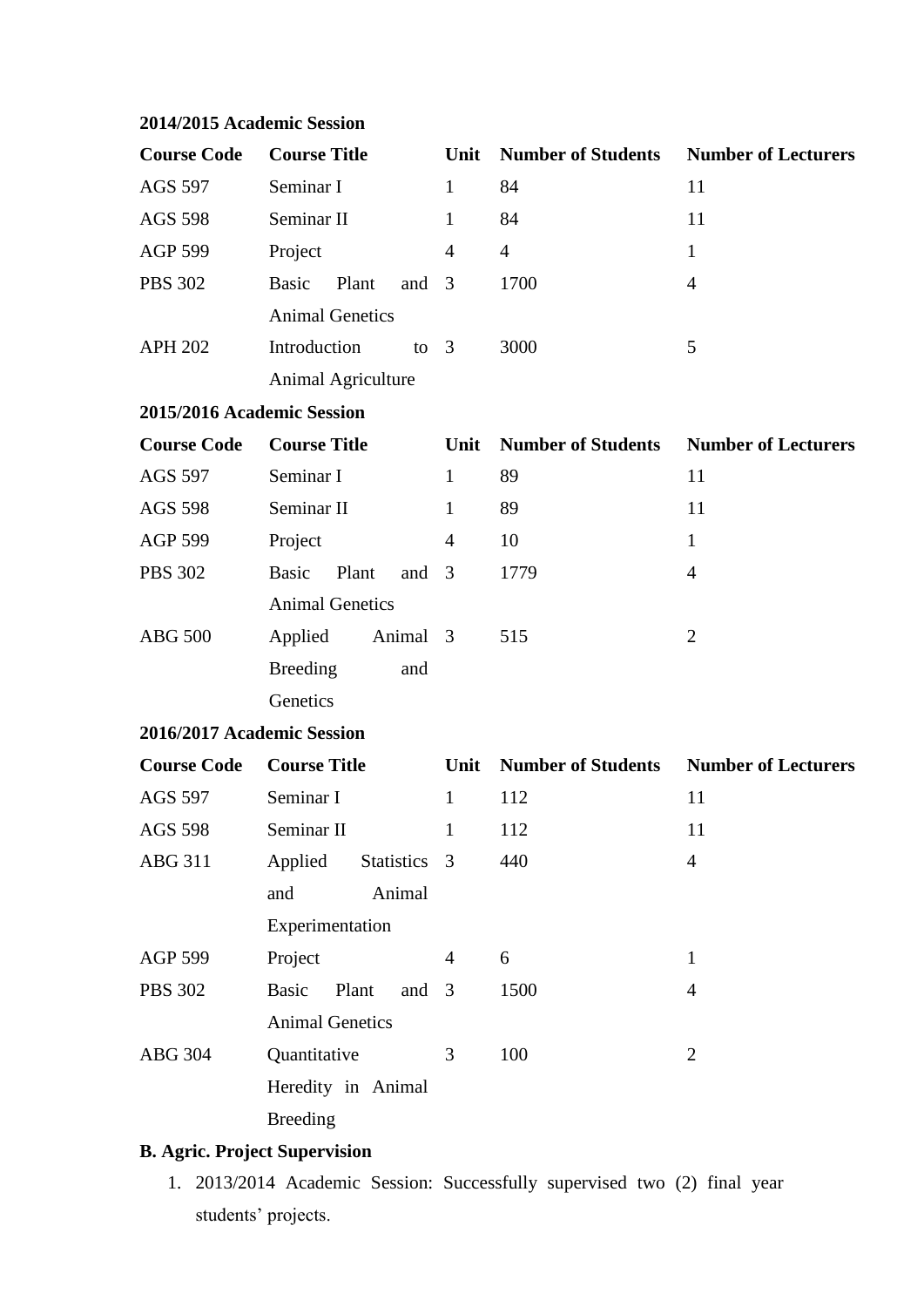- 2. 2014/2015 Academic Session: Successfully supervised four (4) final year students' projects.
- 3. 2015/2016 Academic Session: Successfully supervised ten (10) final year students' projects.
- 4. 2016/2017 Academic Session: Supervising six (6) final year students' projects.

## **04. SPECIAL ASSIGNMENT/COMMUNITY SERVICE**

- (i) **Member**, College Board of Animal Science and Livestock Production, Federal University of Agriculture, Abeokuta. 2014 till date.
- (ii) **Level Adviser**, Department of Animal Breeding and Genetics, Federal University of Agriculture, Abeokuta. 2015 till date.
- (iii)**Departmental Part-time Degree Programme Coordinator**, Department of Animal Breeding and Genetics, Federal University of Agriculture, Abeokuta. 2014 till date.
- (iv)**Resource person**, Bioinformatics training organized by Biotechnology Centre, Federal University of Agriculture, Abeokuta. December 15 - 19, 2014.
- (v) **Member**, Local organizing committee,  $41<sup>st</sup>$  Annual Conference of the Nigerian Society for Animal Production (NSAP) held at Federal University of Agriculture, Abeokuta, Ogun State, Nigeria. March 20 – 24, 2016.
- (vi)**Member**, Ifedayo Rolu Community Development Association, Kangudu Aregbe, Abeokuta. 2012 till date.
- (vii)**Head of Unit**, Human Resources and Administrative Department, Dayspring Chapel, An arm of Victory Life Bible church, Abeokuta. 2014 till date.

#### **05. TRAINING PROGRAMMES ATTENDED**

- 1) **Ethics of examination and invigilation**. Federal University of Agriculture, Abeokuta. A workshop organised by Time Table and Examination Committee, Federal University of Agriculture, Abeokuta. August 25, 2014.
- 2) **Academic ethics and principles of ASUU**. Federal University of Agriculture, Abeokuta. A workshop organised by ASUU-UNAAB. January 21, 2015.
- 3) **Use of electronic teaching and learning platform**. Federal University of Agriculture, Abeokuta. A training organised by FUNAAB ICTREC. October 21-23, 2015.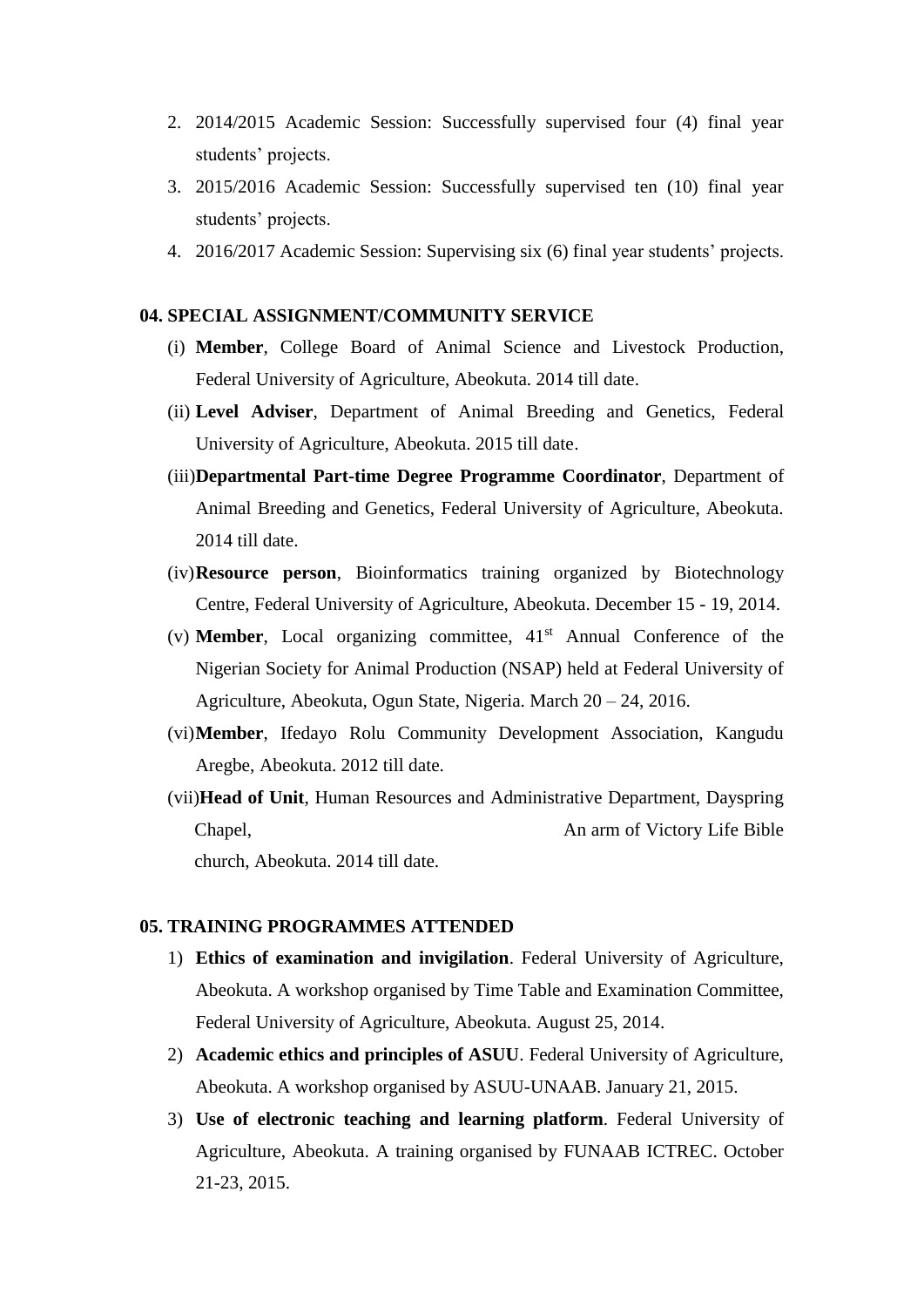- 4) **Modern methods of teaching and learning in higher education**. Federal University of Agriculture, Abeokuta. A capacity building workshop organised by FUNAABCISLT. January 25 - 26, 2016.
- 5) **Agricultural information systems development**. Federal University of Agriculture, Abeokuta. A capacity building workshop organised by World Bank Africa Centre of Excellence in Agricultural Development and Sustainable Environment. June 29 - July 1, 2016.
- 6) **Advanced techniques in poultry nutrition research**. Federal University of Agriculture, Abeokuta. An international short course organised by World Bank Africa Centre of Excellence in Agricultural Development and Sustainable Environment. February 13 - February 16, 2017.

#### **06. COMMENDATION**

Nil

### **07. MEMBERSHIP OF PROFESSIONAL BODIES**

- 1. Member, World Poultry Science Association, Nigerian Branch
- 2. Member, Genetics Society of Nigeria

## **08. RESEARCH INTEREST OR COMMISSIONED PROJECTS**

#### **(a) Research completed**

- 1. Identification and characterisation of single nucleotide polymorphisms in Melanocortin-1 Receptor: A colour-correlated gene in Nigerian Indigenous Turkey.
- 2. Molecular variation in Melanocortin-1 Receptor gene of white Nigerian indigenous and British United Turkeys.
- 3. Characterization of Interferon Gamma gene in Nigerian Indigenous and British United turkeys.
- 4. Maturing patterns of Nigerian indigenous turkeys and chickens.
- 5. Association of Toll-Like Receptor-4 gene with blood parameters in Nigerian Indigenous Turkey.

#### **(b) Research in Progress**

- 1. A study on stop codon usage of genes in bovine chromosome 1.
- 2. Characterization of Cluster of Differentiation-4 gene in Nigerian indigenous chickens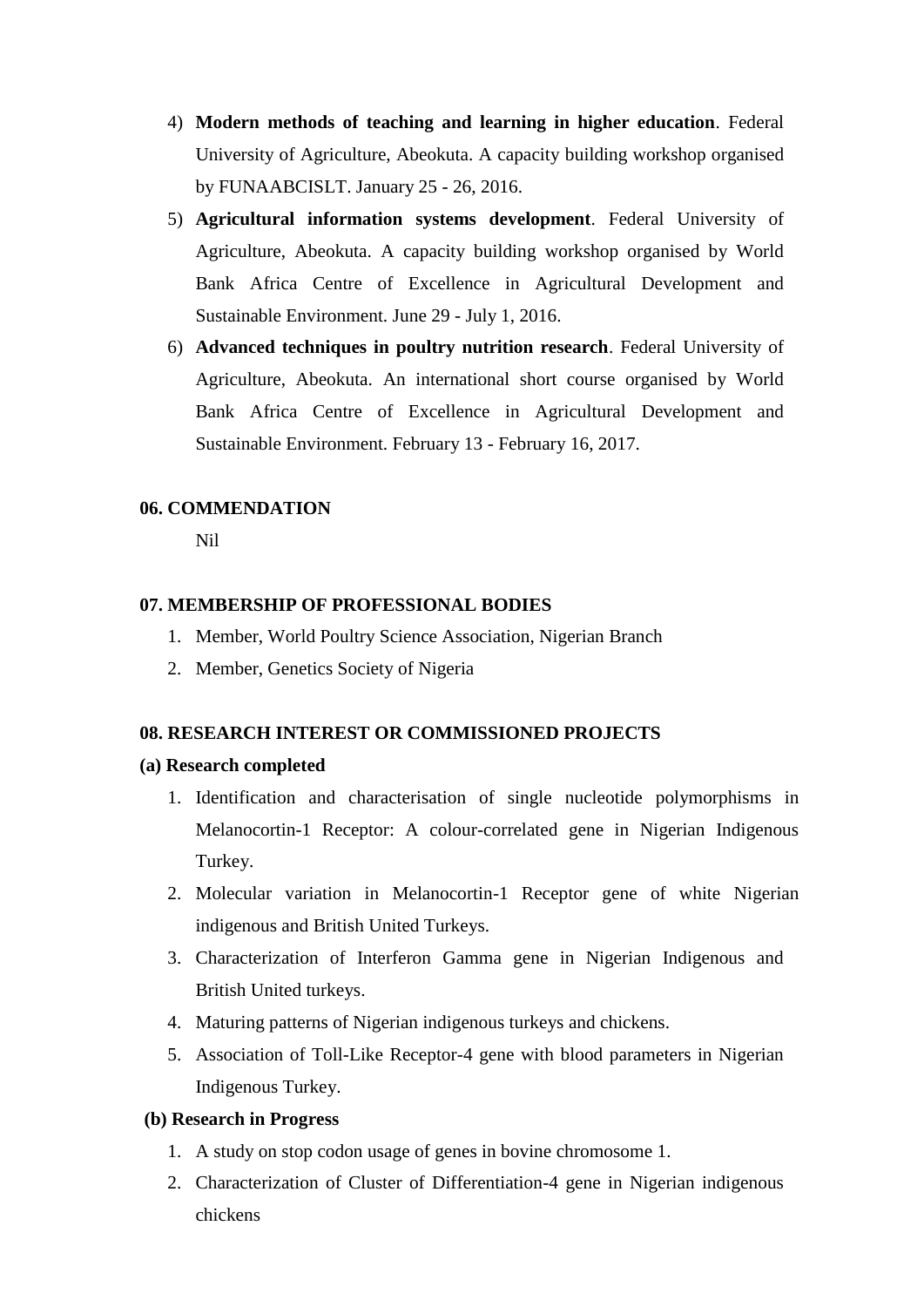- 3. Antibody response to Newcastle Disease in Nigerian indigenous chickens: Influence of genotype, sex and colour of body parts.
- 4. Characterization of Toll-Like Receptor-4 gene in Nigerian indigenous chickens
- 5. Application of genotyping by sequencing in analysing traits of economic importance in Nigerian indigenous turkeys and chickens.

## **09. PUBLICATIONS**

#### **Project and Dissertation**

- 1. **Durosaro, S.O.** (2010). Coat colour effect on water consumption and electrolyte balance among West African Dwarf sheep. B. Agric. Project. Department of Animal Breeding and Genetics, University of Agriculture, Abeokuta. 35 pp.
- 2. **Durosaro, S.O.** (2013). *In silico* characterization of bovine *Reprimo* gene: A positional candidate gene in cow fertility. M. Agric. Dissertation. Department of Animal Breeding and Genetics, Federal University of Agriculture, Abeokuta. 121 pp.

# **(i) Journal Articles in Print**

- 1. <sup>f</sup>**Durosaro, S.O**., Ojo, A., Fadare, A.O., Olowofeso, O., Ilori, B.M., Osho, S.O., Ogunade, I.M. and Ozoje, M.O. (2013). Effect of Coat Colour on Water Intake and Feed Utilization of Intensively Reared West African Dwarf Sheep in the Humid Tropics. *Journal of Biology, Agriculture and Healthcare*. 3(19): 31-37. Published by International Institute for Science, Technology and Education, UNITED STATES OF AMERICA. Available online at: http://www.iiste.org/Journals/index.php/JBAH/article/view/9774/9977.
- 2. Sanda, A.J., Olowofeso, O., Adeleke, M.A., Oso, A.O., **Durosaro, S.O.** and Sanda, M.O. (2014). Comparative analyses of growth response and genetic parameter estimates of some quantitative traits in three broiler strains in South-West, Nigeria. *Nigerian Journal of Animal Production*. 41(2): 12-18. Published by Nigerian Society for Animal Production, NIGERIA.
- 3. \*Adebambo, A.O., Adeoye, R.A., Osikomaya, O.A., **Durosaro, S.O**., Ilori,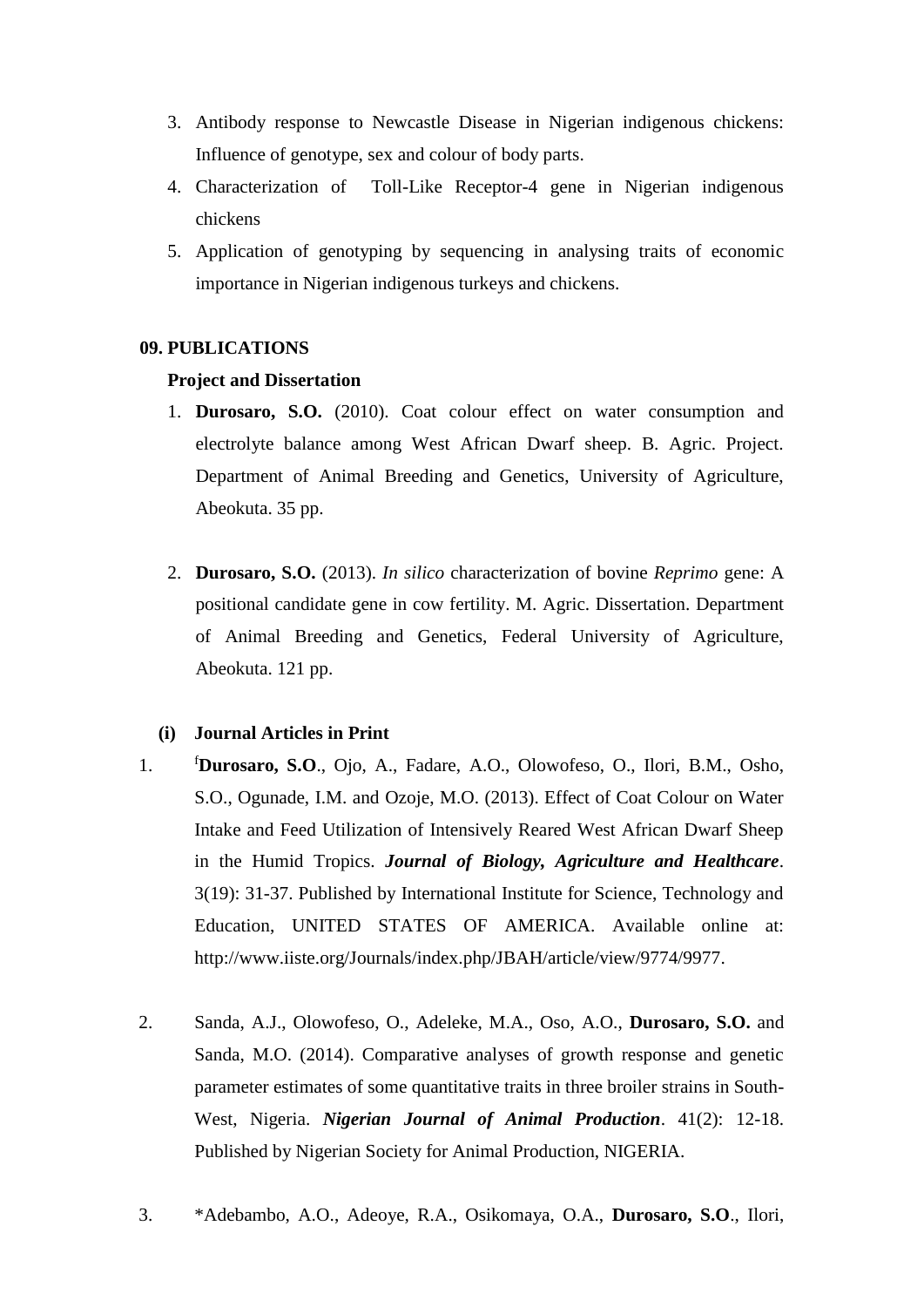B.M., Sanda, A.J., Wheto M. and Adebambo, O.A. (2015). Frequencies of Some Morphological Features in Indigenous Chickens of South-Western Nigeria. *Nigerian Journal of Animal Production*. 42(1): 4-10. Published by Nigerian Society for Animal Production, NIGERIA**.**

- 4. **\*Durosaro, S.O**., Peters, S.O., Adebambo, A.O., Onagbesan, O.M., Sanda, A.J., Olowofeso, O., Osho, S.O. and Ozoje, M.O. (2015). Computational identification of fertility functions of bovine *Reprimo* gene. *Nigerian Journal of Animal Production*. 42(1): 19-28. Published by Nigerian Society for Animal Production, NIGERIA.
- 5. \*Ilori, B.M., **Durosaro, S.O.,** Adebambo, A.O., Akano, K., Wheto, M., Ajibike, A.B. and Ozoje M.O. (2016). Genetic diversity of exon 3 of Toll-like receptor 4 in Nigerian indigenous turkey. *Nigerian Journal of Genetics*. 30: 86-93. Published by The Genetics Society of Nigeria, NIGERIA.
- 6. \***Durosaro, S.O**., Ilori, B.M., Sanda A.J., Onagbesan, O.M., Peters, S.O. and Ozoje, M.O. (2016). Mutational and Evolutionary Analyses of Bovine *Reprimo* Gene. *Nigerian Journal of Animal Production.* 43(1): 10-20. Published by Nigerian Society for Animal Production, NIGERIA**.**
- $7.$ f Ilori, B.M., Wheto, M., **Durosaro, S.O**., Akano, K., Adebambo, A.O. and Adebambo, O.A. (2016). Polymorphism of IGF-1 promoter and the UTR regions in Nigerian Locally adapted chickens. *Journal of Biology, Agriculture and Healthcare*. 6(10): 143-150. Published by International Institute for Science, Technology and Education, UNITED STATES OF AMERICA. Available online at: http://www.iiste.org/Journals/index.php/JBAH/article/view/30596/31435
- 8. \*Ajibike, A.B., Ilori, B.M., Adegboyega, R.A., **Durosaro, S.O**., Osinbowale, D.A., Akano, K. and Adebambo, A.O. (2016). Bottleneck and genetic diversity of Nigerian goat populations based on microsatellite markers. *Nigerian Journal of Genetics*. 31: 22-31. Published by The Genetics Society of Nigeria, NIGERIA.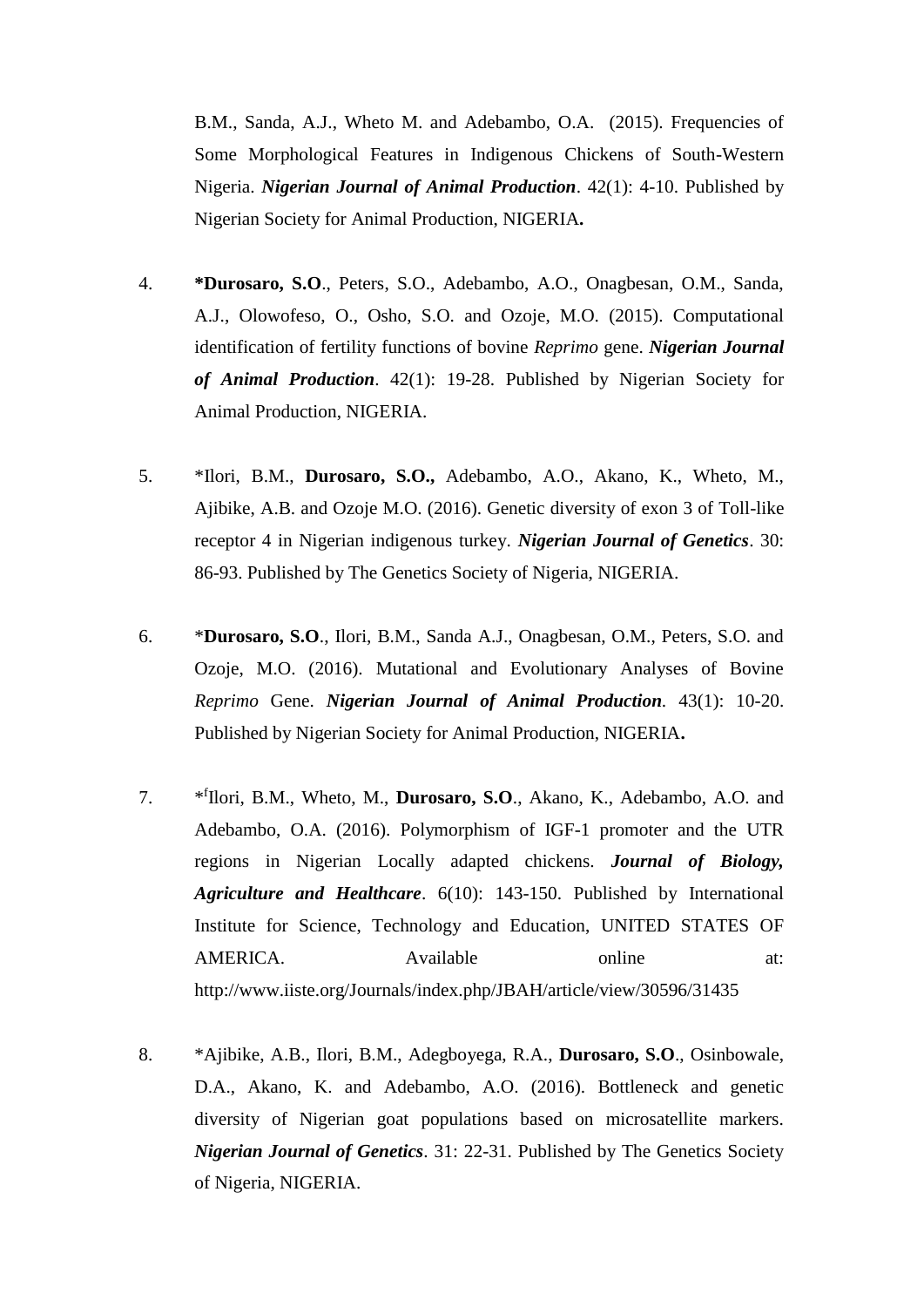- 9. **\*** <sup>f</sup>**Durosaro, S.O**., Ilori, B.M., Raheem, K.O., Adenaike, A.S., Olowofeso, O., Adebambo, A.O., Ajibike, A.B. and Ozoje, M.O. (2016). Genetic parameter estimates for growth traits at different ages in Nigerian indigenous turkeys. *Bulletin of Animal Health and Production in Africa*. 64(3): 307-318. Published by Inter-African Bureau for Animal Resources, KENYA**.** Available online at: www.au-ibar.org/component/jdownloads/finish/14/2978.
- 10. **\*Durosaro, S.O**., Taiwo, O.T., Sanda, A.J., Wheto, M., Ilori, B.M., Adebambo, A.O. and Ozoje, M.O. (2016). Comparison of non-linear growth models in describing the growth curve of Nigerian indigenous turkeys. *Nigerian Journal of Genetics*. 31: 102-109. Published by The Genetics Society of Nigeria, NIGERIA.

## **(ii) Journal Article Accepted for publication**

 $11.$ <sup>f</sup>Ajibike, A.B., Ilori, B.M., Awotunde, E.O., Adegboyega, R.A., Osinbowale, D.A., Bemji, M.N., **Durosaro, S.O**. and Adebambo, A.O. Genetic diversity and effect of selection at the mitochondrial hypervariable region in major Nigerian goat breeds. *Asian-Australasian Journal of Animal Science*. Published by Asian-Australasian Association of Animal Production Societies, KOREA. (Letter of Acceptance dated January 6, 2016).

#### **(iii)Book**

Nil

#### **(iv)Chapter in Book**

12. Olowofeso, O., **Durosaro, S. O.,** Ozoje, M. O., Ikeobi, C. O. N., Adebambo, O. A., Omeje, S. S. I., Adeleke, M. A., Adebambo, A. O., Bemji, M. N. and Sanda, A. J. (2013). Animal breeding in Nigeria: current challenges and future prospects. In *Animal Breeding and Feeding in Nigeria: Occasional Scientific Publications for Nigeria's Agricultural Transformation Agenda*. Chapter 3(1): 96-102. Published by University of Nigeria, Nsukka, NIGERIA**.** ISBN: 978-978-8446-32-3. 360pp.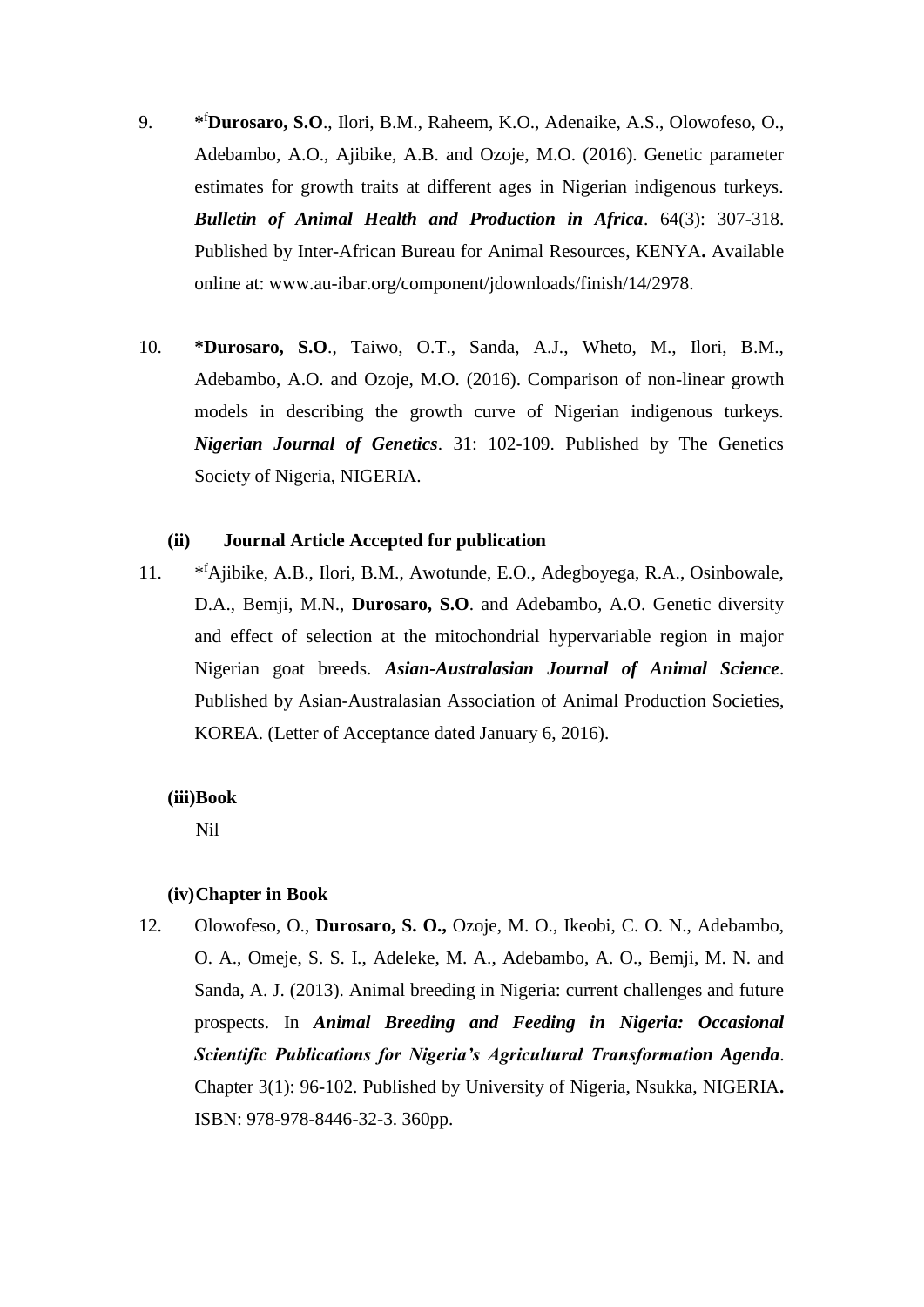#### **(v) Edited Conference Proceedings**

- 13. Olamide A. Adenuga, Adenaike, A.S., Wheto, M., Amusan, S.A., **Durosaro, S.O**., Oluwabukola D. Adenaike, Peters, S.O. and Ikeobi, C.O.N. (2012). Sequence Analysis of Major Histocompatibility Complex Class II *DRB I* and *II* genes in Domestic Animals. *Proceedings of the 17th Annual Conference of Animal Science Association of Nigeria* **(ASAN)**, G.N. Akpa, F.A.S. Dairo, G.S. Bawa, I.P. Solomon, K.U. Amaefuele, A.A. Odunsi and A.O. Ladokun (Eds.) 41-43. Published by ASAN
- 14. Adenaike, A.S., Adenuga, O.A., **Durosaro, S.O**., Adenaike, O.D., Peters, S.O. and Ikeobi, C.O.N. (2012). Identification and Analysis of Single Nucleotide Polymorphisms and Insertions/Deletions in Expressed Sequence Tag of Chicken *Zyxin* and *TNFRSF1A* genes. *Proceedings of the 17th Annual Conference of Animal Science Association of Nigeria* **(ASAN)**, G.N. Akpa, F.A.S. Dairo, G.S. Bawa, I.P. Solomon, K.U. Amaefuele, A.A. Odunsi and A.O. Ladokun (Eds.). 44-47. Published by ASAN
- 15. Wheto, M., Adebambo, O. A., S. O. Peters, **S. O. Durosaro**, A. S. Adenaike, S. A. Amusan, R. A. Lawal and C. O. N. Ikeobi. (2012). Effect of genotype and sex on the carcass characteristics of improved local chicken for meat production. *Proceedings of the 36th Annual Conference of Genetic Society of Nigeria* **(GSN)**, E.A. Uyoh, G.A. Iwo, B. Okon, M.A. Ittah, L.A. Ibom, H. Etta and O. Udensi (Eds.). 10-13. Published by GSN.
- 16. **Durosaro, S. O**., Adejumo, S. A., Ilori, B. M., Adenaike, A. S., Wheto, M., Amusan, S.A. and Ozoje, M. O. (2012). Effects of genotype and plumage colour on heat tolerance among turkeys in the first 20 weeks of life. *Proceedings of the 36th Annual Conference of Genetic Society of Nigeria*  **(GSN)**, E.A. Uyoh, G.A. Iwo, B. Okon, M.A. Ittah, L.A. Ibom, H. Etta and O. Udensi (Eds.). 21-24. Published by GSN.
- 17. <sup>f</sup>Ozoje, M.O., **Durosaro, S.O**., Esada, P.E., Sode, F.A. and Peters, S.O. (2014). Sequence analyses of bovine PAG-1 gene. *Proceedings of the 10th World Congress of Genetics Applied to Livestock Production* **(WCGALP)**. Published by WCGALP.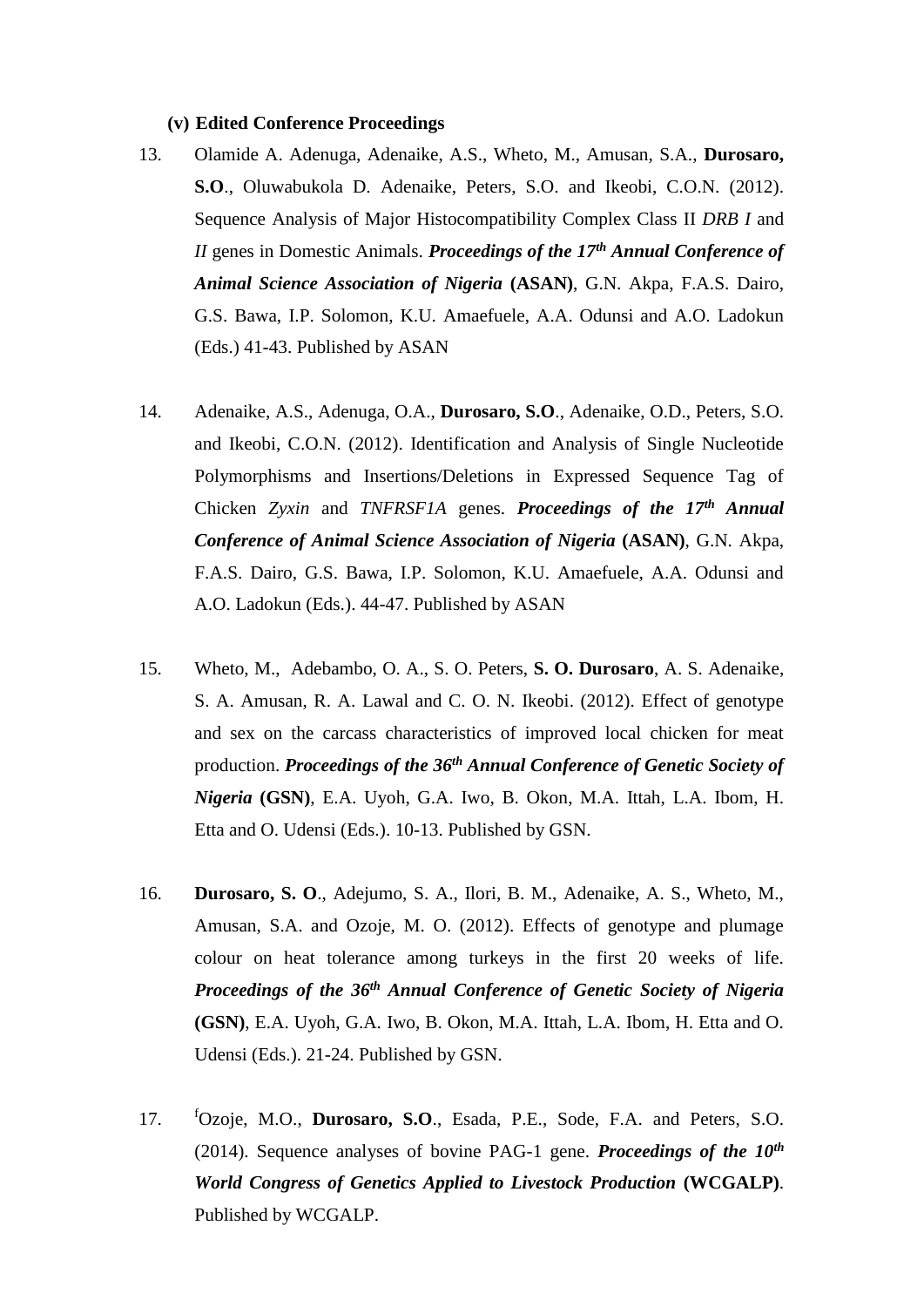- 18. \*Iyanda, A.I., Iposu, S.O., Sogunle, O.M., Bello, K.O., Ogunsola, O.D., Ilori, B.M. and **Durosaro, S.O.** (2016). Carcass characteristics of rabbits as affected by different housing types in the tropics. *Proceedings of the 41st annual conference of Nigerian Society for Animal Production* **(NSAP)**, O.O. Oluwatosin, O.S. Sowande, O. Olowofeso, L.T. Egbeyale, O.O. Adeleye, C.P. Njoku, A.O. Osofowora and A.J. Sanda (Eds.). 351-354. Published by NSAP.
- 19. \*Wheto, M., Ilori, B.M., Akano, K., Adebambo, O.A., Ojoawo, H.O., **Durosaro, S.O.**, Sanda, A.J. and Adebambo, A.O. (2016). Effect of IGF1 gene polymorphism on carcass traits in improved Nigerian indigenous chicken. *Proceedings of the 41st annual conference of Nigerian Society for Animal Production* **(NSAP)**, O.O. Oluwatosin, O.S. Sowande, O. Olowofeso, L.T. Egbeyale, O.O. Adeleye, C.P. Njoku, A.O. Osofowora and A.J. Sanda (Eds.). 6-9. Published by NSAP.

\*Journal articles and conference proceedings added after upgrading to the post of Assistant Lecturer in 2014.

<sup>f</sup>Foreign journal articles and conference proceedings.

#### **(vi) Technical Reports**

Nil

### **10. MAJOR CONFERENCES ATTENDED WITH PAPERS READ**

(i)  $41<sup>st</sup>$  annual conference of the Nigerian Society for Animal production (NSAP) held at Federal University of Agriculture, Abeokuta, Ogun State, Nigeria. March 20-24, 2016.

Papers read:

- Effect of IGF1 gene polymorphism on carcass traits in improved Nigerian indigenous chicken.
- Carcass characteristics of rabbits as affected by different housing types in the tropics.
- (ii) 4<sup>th</sup> ASAN-NIAS Joint Annual Meeting, Ibadan, Oyo State, Nigeria. September 6-10, 2015.